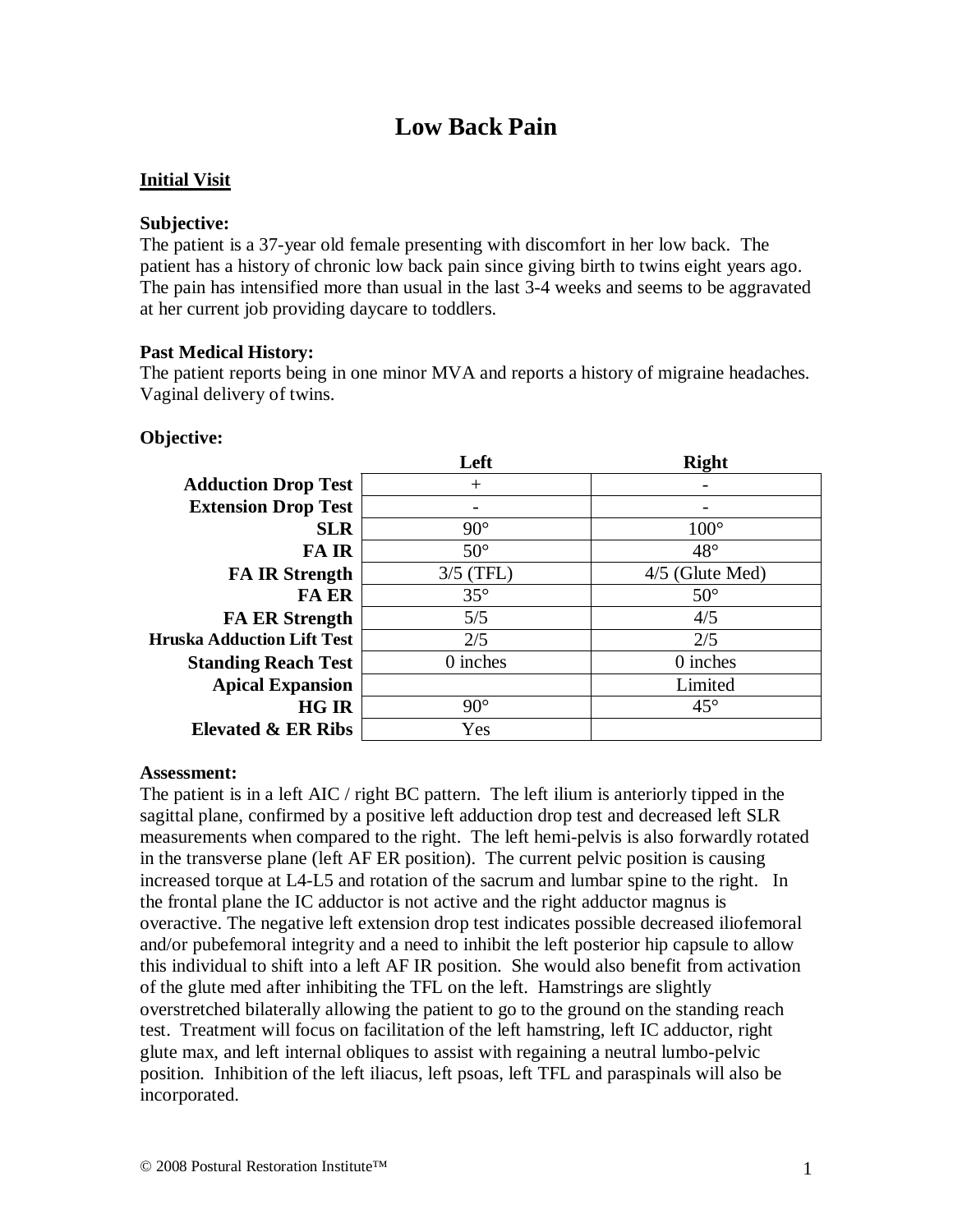# **Treatment:**

- 1. *90-90 Hip Lift with Hemibridge (2nd Edition CD: Repositioning)*
	- Emphasis placed on left hamstring facilitation to assist with left ilium positioning in the sagittal plane.
- 2. *Right Sidelying Left Adductor Pullback (2nd Edition CD: Left Adduction – Sidelying #2)*
	- Emphasis on left posterior capsule inhibition and work on actively shifting into a left AF IR position with facilitation of the left IC adductor.
- 3. *Left Sidelying Right Glute Max (2nd Edition CD: Right Glute Max – Sidelying #3)*
	- Emphasis on shifting into left AF IR with facilitation of the right glute max for forced closure of the right SI joint.

#### **Second Visit (2 weeks after the initial visit)**

#### **Subjective:**

Patient reports a 50-60% reduction in low back pain but is experiencing some minor left hip discomfort.

#### **Objective:**

|                                   | Left                     | <b>Right</b> |
|-----------------------------------|--------------------------|--------------|
| <b>Adduction Drop Test</b>        | $\overline{\phantom{0}}$ |              |
| <b>FAIR</b>                       | $45^{\circ}$             | 43°          |
| <b>FA ER</b>                      | $45^{\circ}$             | $55^\circ$   |
| <b>Hruska Adduction Lift Test</b> |                          |              |

#### **Assessment:**

Patient is ready for advancement. Her Hruska Adduction Lift test has improved significantly. She needs continued inhibition of the left posterior hip capsule with left spinal rotation to maximize left AF IR.

#### **Treatment:**

- 1. *Paraspinal Release with Left Hamstring (2nd Edition CD: Integration- Long Seated #4)*
	- Emphasis on left hamstring and right quad facilitation while regaining a zone of apposition and inhibiting the lumbar paraspinal muscles.
- 2. *Left Sidelying Left Flexed Adduction with Right Extended Abduction and Left Abdominal Co-activation*  $(2^{nd}$  *Edition CD: Integration – Sidelying* #12)
	- Emphasis placed on left IC adductor, right glute max, and left oblique facilitation to assist with frontal plane positioning.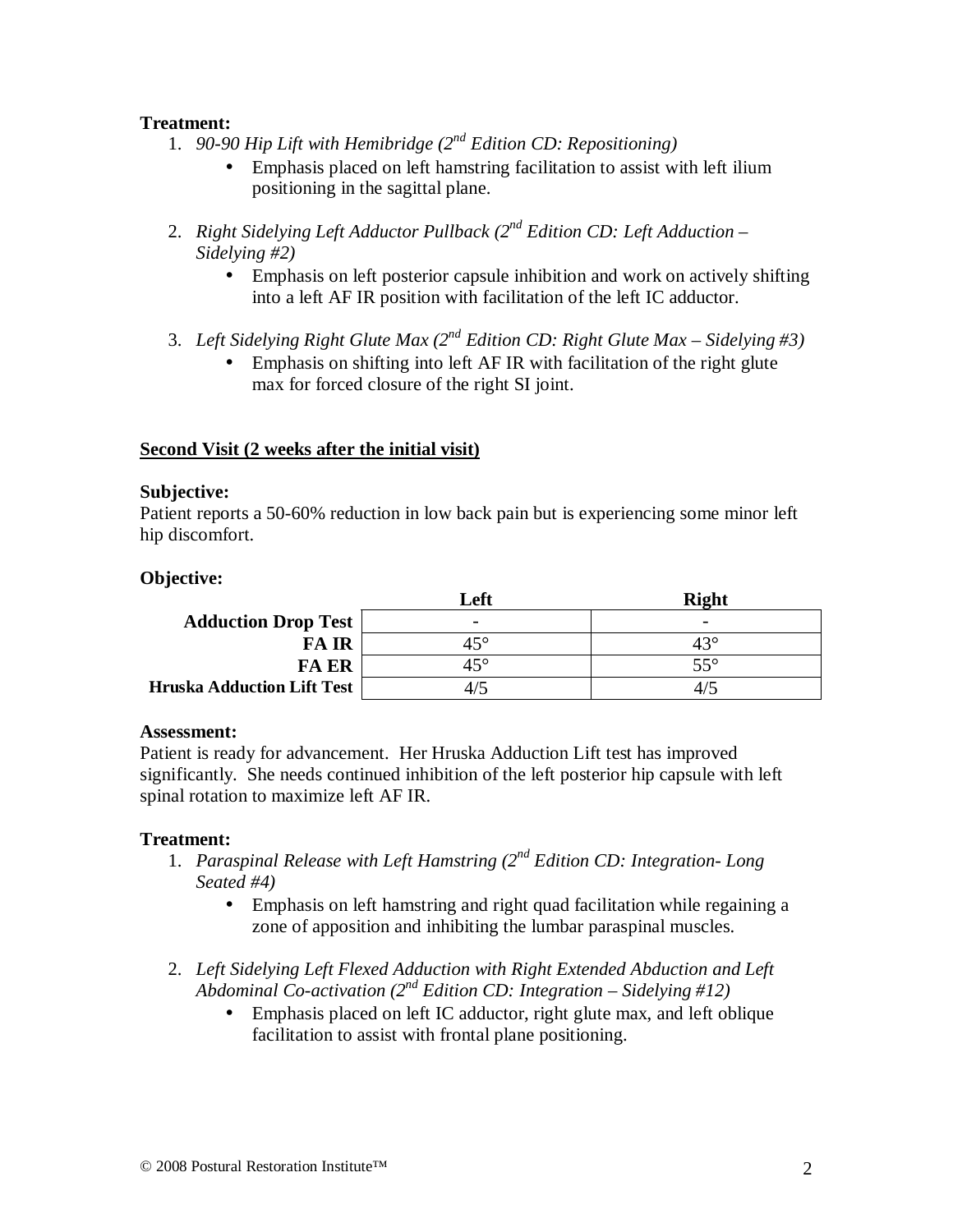- 3. *PRI Wall Squat with Balloon (2nd Edition CD: Integration – Standing #9)*
	- Emphasis on regaining a left AF IR position with left spinal rotation to maximize inhibition of the left posterior capsule and use of the balloon to promote resisted exhalation and increased intra-abdominal pressure for spinal stabilization.
- 4. *Sidelying Trunk Lift (2nd Edition CD: Integration – Sidelying #25)*
	- Emphasis on left oblique facilitation and right tricep facilitation.

# **Third Visit (2 ½ months following initial evaluation)**

#### **Subjective:**

Patient reports 90% reduction in low back pain and only minimal flare-ups at the end of the work day from frequent lifting of children. Patient is no longer experiencing any hip pain.

# **Objective:**

|                                   | Left | <b>Right</b> |
|-----------------------------------|------|--------------|
| <b>Adduction Drop Test</b>        |      |              |
| <b>FAIR</b>                       |      | 43°          |
| <b>FA ER</b>                      | 550  | $60^{\circ}$ |
| <b>Hruska Adduction Lift Test</b> |      |              |

#### **Assessment:**

Patient continues to improve and is ready to advance to an integrated standing home exercise program (HEP) including left AF IR with right trunk rotation and left glute med work.

#### **Treatment:**

- 1. *Standing Right Glute Max with Resisted Left Proximal Hamstring and Left Knee Flexion (2nd Edition CD: Integration – Standing #16)*
	- Emphasis on left hamstring facilitation in a left AF IR position.
- 2. *Retro Stairs (2nd Edition CD: Left Glute Med – Standing #5)*
	- Emphasis on left AF IR with left glute med and left adductor facilitation.
- 3. *Resisted Trunk Around with Left AF IR and Right Trunk Rotation (2nd Edition CD: Integration – Standing #18)*
	- Emphasis on achieving and maintaining a left AF IR position with right trunk rotation.
- 4. *SLR Crossover (2nd Edition CD: Integration – Sidelying #16)*
	- Emphasis on bilateral abdominal and serratus facilitation and inhibition of lumbar paraspinal musculature.